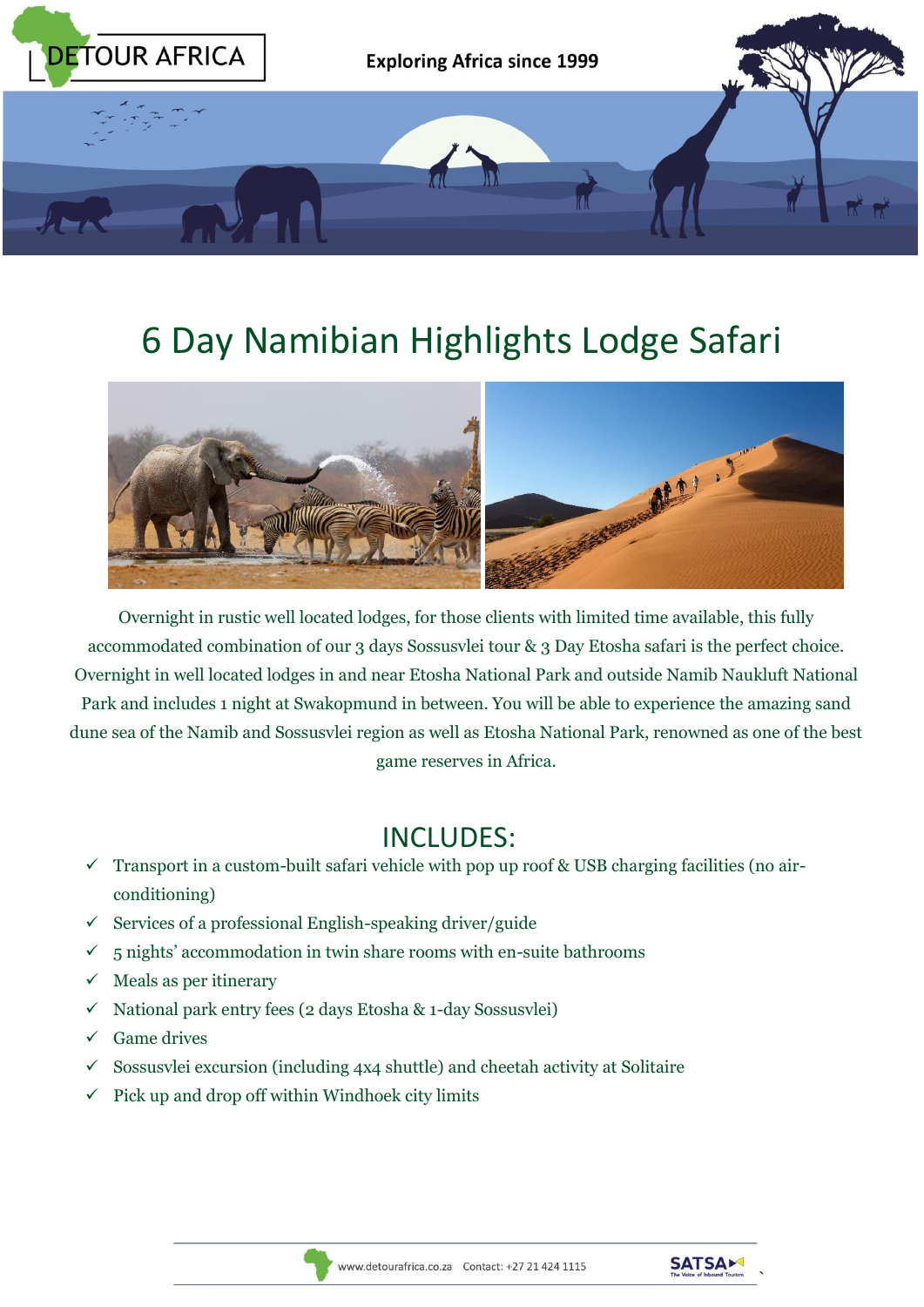## **ITINERARY**

#### **6 Days Namibia**

#### *DAY 1* DAY 1  **HALALI ETOSHA NATIONAL PARK**



We will be collected from your guesthouse/hotels around 07:15am. We will begin with a pre-departure talk at our base lodge and an introduction to the rest of the group. After the departure from Windhoek, we stop briefly at Otjiwarongo to gather some last-minute supplies before continuing to Etosha with a light lunch pack whilst "on the move". We enjoy an afternoon game drive through the park visiting waterholes looking for predators as well as zebra, giraffe, elephant, rhino and many different species of antelope arriving at our lodge just before sunset and settle into our rooms, with en-suite bathroom and tea/coffee facilities. A visit to the flood lit waterhole is highly recommend while dinner is prepared by your guide over an open fire. (LD)

Accommodation: Overnight accommodation on a twin share basis with en-suite facilities – Halali Meals: Lunch, Dinner

### **DAY 2 LODGE – NEAR ETOSHA NATIONAL PARK**



We start our first game drive at sunrise to catch the predators while they are still active, visiting many waterholes. Our second game drive mid-morning takes us to the impressive Etosha Pan "great white place" where we can get out of the vehicle and experience this 4500 sq. km "saline desert" before continuing our game drive to look for the Big 4. We arrive back at Halali where our guide will prepare a delicious lunch whilst we have a dip in the pool or relax by the camp waterhole. After lunch we begin our final game drive across the park towards Okaukuejo calling into some well-known waterholes and leave the park prior to sunset. Accommodation tonight is just outside the park in a comfortable spacious twin share rooms with modern en-suite bathroom facilities, creating an ideal space to sit back, relax and enjoy the beauty that surrounds you. Fantastic dinner is prepared by our guide and another early night is recommended.

Accommodation: Accommodation is twin share rooms with en-suite bathroom facilities Located just outside the park. – Taleni Etosha Village



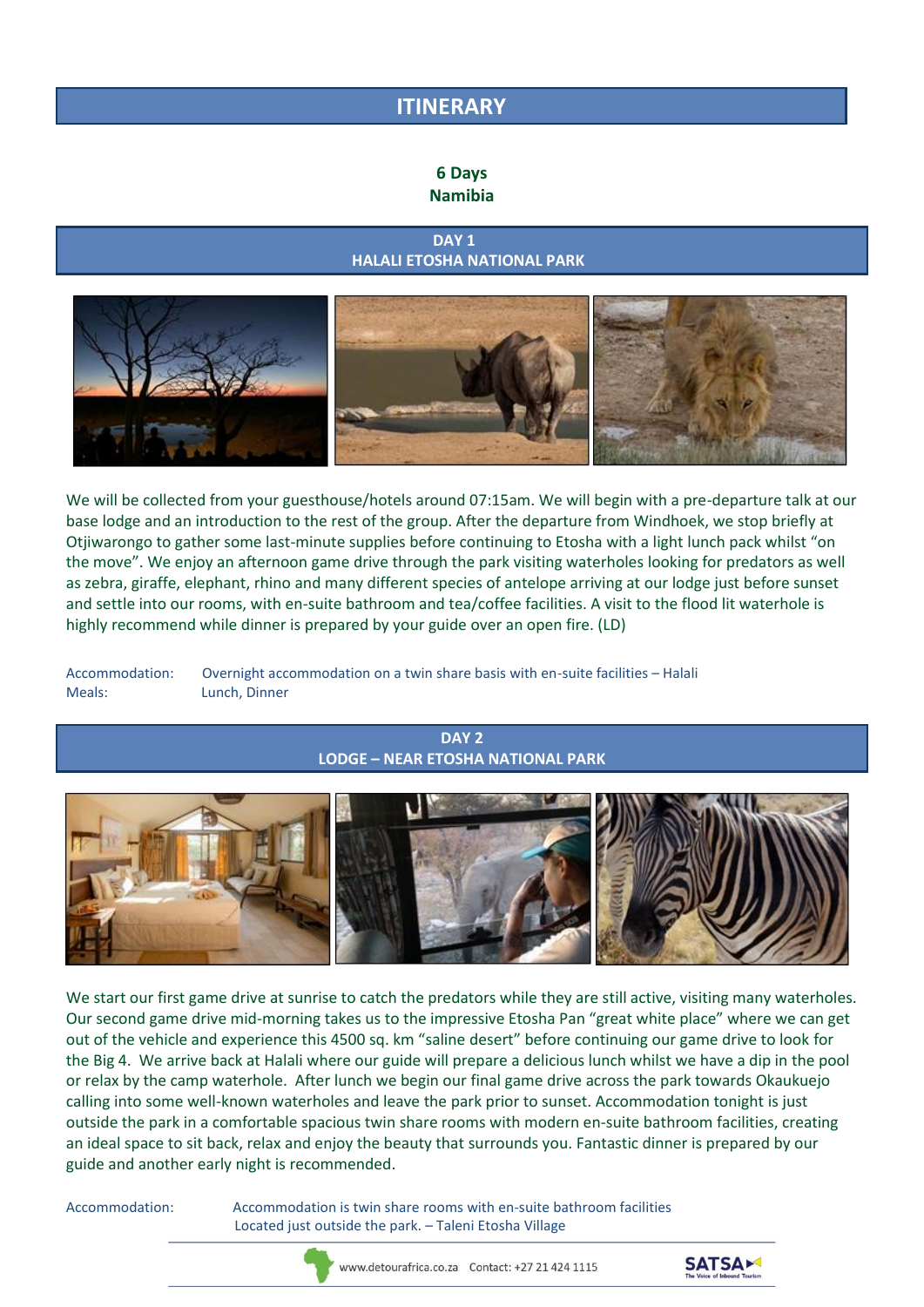#### **DAY 3 SWAKOPMUND**



Enjoy an early morning breakfast and departure from our lodge is at 07h30. The route today takes us into the dramatic and beautiful scenery of Damaraland. We have the chance to meet the wonderful Herero, Himba & Damara ladies who sell their handmade arts and crafts to support their rural families. A light roadside lunch is served en-route in the shadow of Namibia's tallest mountain, the Brandberg, and we can interact with some of the colourful local characters who live in this harsh environment. On the drive down the Skeleton Coast we explore the remains of a small shipwreck. We arrive in Swakopmund late-afternoon which gives you time to explore this quaint seaside town on foot (depending on the season). Our guide will be happy to recommend a good restaurant for dinner (own expense). Overnight accommodation is in twin share rooms with en-suite bathroom.).

Meals: Breakfast, Lunch

Accommodation: Hotel A La Mer on a twin share basis

#### **DAY 4 DESERT CAMP, NEAR SESRIEM**



A leisurely breakfast and the option to join one of the many optional activities available here such as: quad biking, sand boarding, scenic flight over the shipwrecks just to name a few. You will be picked up from your guesthouse/hotel in Swakopmund from 11:15, (wintertime 10h15) as we aim to depart Swakopmund by 12noon. We then drive through the Namib Desert via the Kuiseb Pass and Solitaire, arriving at our camp late afternoon and we have a chance to relax and enjoy the views before taking a short walk for sunset looking over the Naukluft mountain range. Overnight in twin rooms with en-suite bathroom facilities. Pool and bar available. Dinner prepared by our guide.

Accommodation: Overnight in twin rooms/permanent tents with en-suite bathroom facilities. Desert Camp, near Sesriem Pool and bar available Meals: Breakfast, Lunch, Dinner





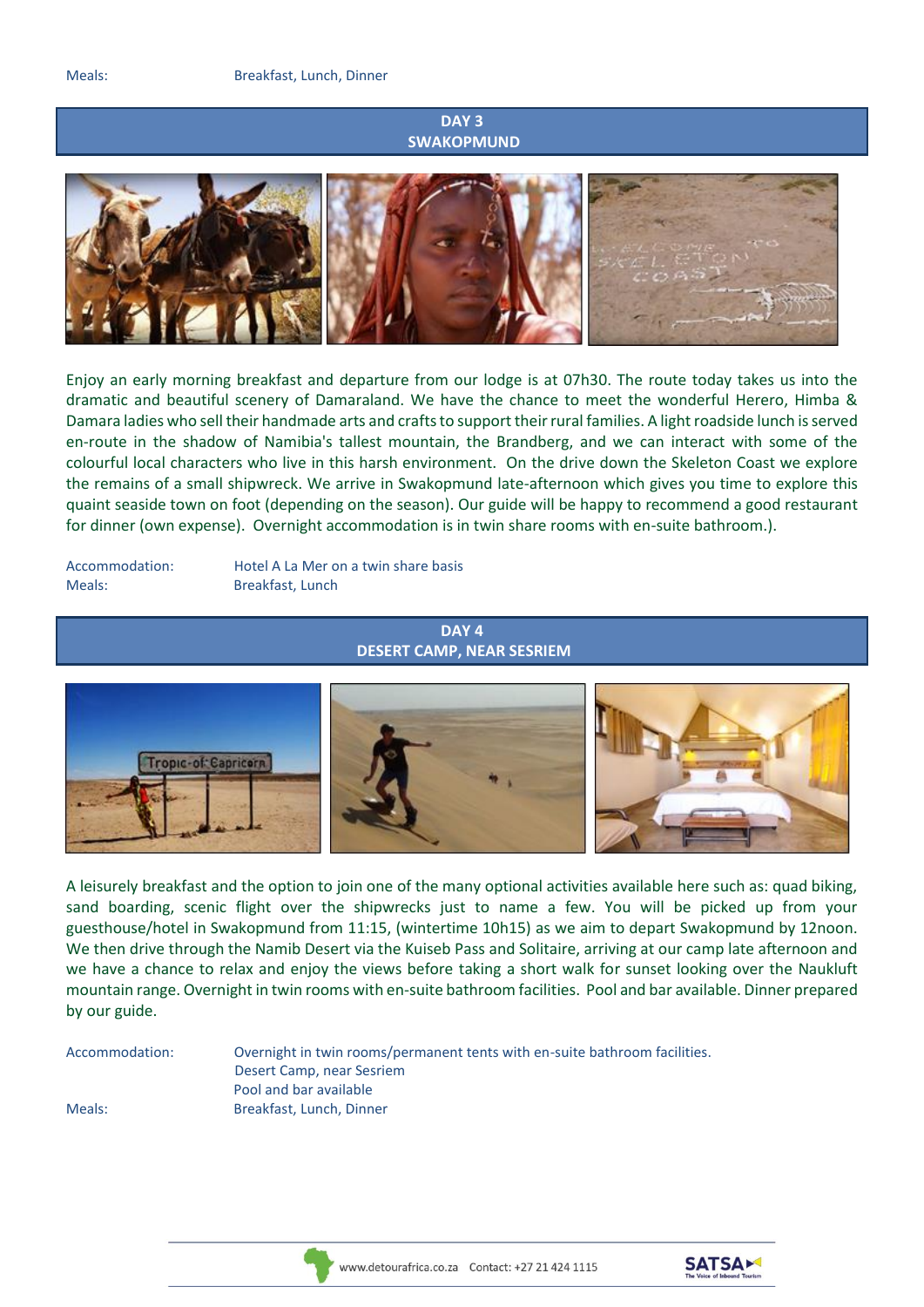#### **DAY 5 DESERT CAMP, NEAR SESRIEM**



Dawn departure from camp to arrive at the park gate for sunrise. We drive down an ancient riverbed surrounded by towering dunes to the 2x4 parking (around 55kms) and take a 4x4 shuttle into the Sossusvlei area to appreciate the beauty of this place in early morning light and enjoy the peace and tranquility of the region. We explore this unique area on foot before heading into Dead Vlei with its large expanse of bleached cracked clay and skeletal camel thorn trees, contrasting with a backdrop of huge dunes with their ever-changing colors before taking the 4x4 shuttle back to our vehicle. As we drive back to our accommodation, we will stop at the famous Dune 45 and climb this dune if we wish or just wander around the base. We return to Sesriem and visit the nearby Sesriem Canyon, one of the few permanent water sources before arriving back at our lodge late afternoon to watch the sunset over this spectacular desert. Overnight in twin share rooms with en-suite bathrooms. Dinner prepared by our guide.

Accommodation: Overnight in twin rooms/permanent tents with en-suite bathroom facilities. Desert Camp, near Sesriem Pool and bar available Meals: Breakfast, Lunch, Dinner

> **DAY 6 WINDHOEK**

Early morning breakfast before heading to Solitaire where we jump onto an open vehicle and visit the local conservation project. Here they have a number of cheetahs that are unable to be released for different reasons. This 1hour activity allows us the chance to learn all about the cheetah, the work done by local conservations projects, and get some incredible photos of the world's fastest land mammal. We return to Windhoek via Bullsport and Rehoboth. We arrive mid-afternoon and will be dropped at our accommodation.

For those that choose to fly today, NO FLIGHTS DEPARTING PRIOR TO 17H00 in case there are unexpected delays returning from safari. (B)

| <b>Meals</b> |  |  |  |  |
|--------------|--|--|--|--|
|--------------|--|--|--|--|

Breakfast.

**Tour Information**

#### **Accommodation**

Accommodation is spent in twin share rooms with en-suite bathrooms.